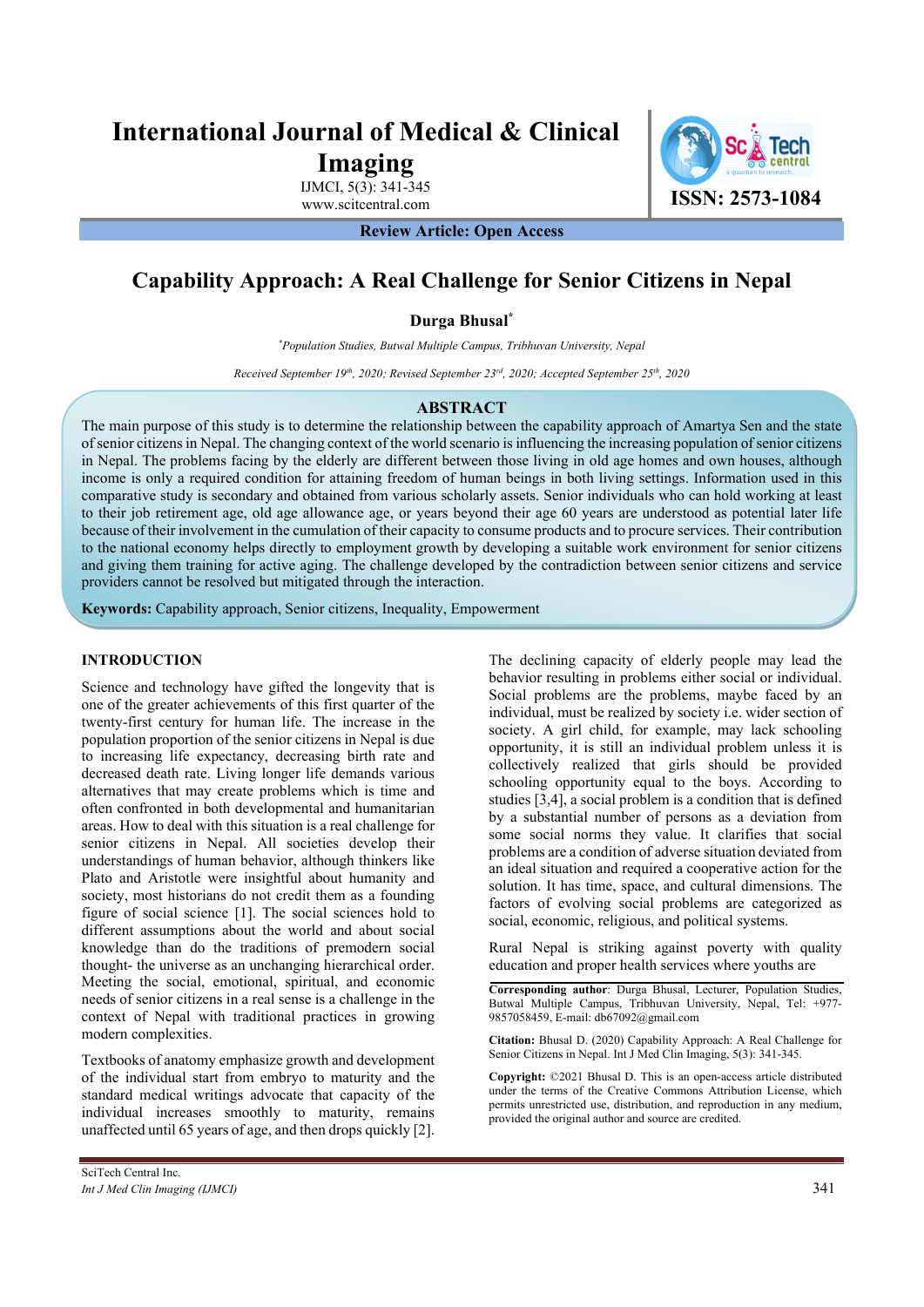heading to labor migration leaving behind the children and elderly people in the origin that results in a lack of agricultural workers. Elderly people and children cannot dig and plow the fields by traditional means or modern technology, thus resulting in large area of cultivable land left barren. In another side, urban Nepal is also bearing the elderly people with the problem of abandonment from their children. Some cases can be experienced as the ownership of property-based abandonment in both cases before transformed and after transformed. The biggest issue of urban elderly is loneliness due to their children's busyness in technology according to their business. The elderly does not get the opportunities as in rural lives to share feelings and passions with close friends and do not enjoy proper financial activities.

## **MATERIALS & METHODS**

This study has tried to clarify the relationship between elderly status in Nepal and the capability approach of Amartya Sen. Various scholarly assets have been used as secondary sources of information in this study. Problems of senior citizens-agitation, soreness and doubt, and their working activities in the context of Nepal are described for the application of the capability approach in Nepal, particularly in the senior citizen population subgroup. Being more descriptive, no statistical tools for explanations have been used in the establishment of relation. The conclusion of the article has been drawn from the strikes of arguments based on various scholarly knowledge.

#### **DISCUSSION**

Nepal, the country situated between two mega economics of China and India, is understood as one of the poor countries across the world. Education is not suitably proper for employment, which is leading to poverty. The majority of young people with the degree of the university are engaging in the motherland and as well as foreign jobs with the work that does not demand the skill. Unskilled manpower does not get the salary that is adequate in amount which creates a limited scope for the development of the country's economy. The sector of agricultural production depends only on the rainfall due to the incapability of irrigation management. The new generation gets the little opportunity for proper education and results in child marriage that ultimately develops misunderstanding with the senior citizens spending lives in a similar situation in the past. Illiteracy of senior citizens help them to practice on superstation with the narrow mindset, and many senior citizens even having the capability of working stay passive. Some environmental problems for senior citizens to work according to their experience are not resolved due to poverty compelled to stay dependent. It is seen that the male personality tries to control the activities of the female members to enjoy an equal position at the workplace because of the false societal believes on men are more capable to earn more. This gender inequality at work in Nepal is also responsible to gear down the developmental speed.

#### **Capability approach**

Diversity of adhesive factors with personal features and social preparations comes under the capability of a person. Capability differs in terms of personal features which is illustrated from the functioning of mobility where a physically unimpaired person needs fewer resources than an impaired person to achieve the same. Political arrangements can also influence capability through opportunity provision. The disparity in capabilities between social classes and between men and women is described by institutionalized structures in society but not explained by inequality in resources or personal differences [5]. Amartya Sen wrote 'Development as Freedom' in 2000 having the notion 'Freedom as the foundation of justice'. Income is only a necessary condition for achieving the freedom of human beings. Sen sees development as freedom from different forms of un freedom like famines and hunger, undernutrition, morbidity and premature death, health care, functional education or gainful employment or economic and social security, inequality between men and women and denial of political liberty and basic civil rights. Political and civil freedoms are constitutive elements of human freedom, their denial is the handicap in itself. The individual capability of a person echoes the substitute blends of functioning the person can attain. Elementary Functioning (EF): Being in good health, being educated and Complex Functioning (CF): Self-respect, being socially integrated, where EF is universally valued and less contested, while CF is universally valued but may be contested. Individuals may differ in their ability to use these functions. Functioning is situated somewhere between the subjective feeling of happiness on the one hand and a more objective measure of resources on the other.

Influence of the political system, interest-specific movement, egoism may also put reflection in the evolution of social problems. Causes of the evolution of social problems identified in the special context of the nation help to formulate policies to solve the problems. It is mentioned that the time dimension of social problems means it differs from one historical period to another but has not been given a social problem-free period of society. According to [6], "a social problem exists whenever we become conscious of a difficulty, a gap between our preferences and reality". All social problems are a deviation from the ideal situation, have a common basis of origin, are social in origin, are interconnected, are social in their results, and the responsibility for social problems is social [7]. Types of social problems, according to [3], are three as Physicalflood, famine; Ameliorative- crime, poverty, drug addiction and moral-gambling, divorce.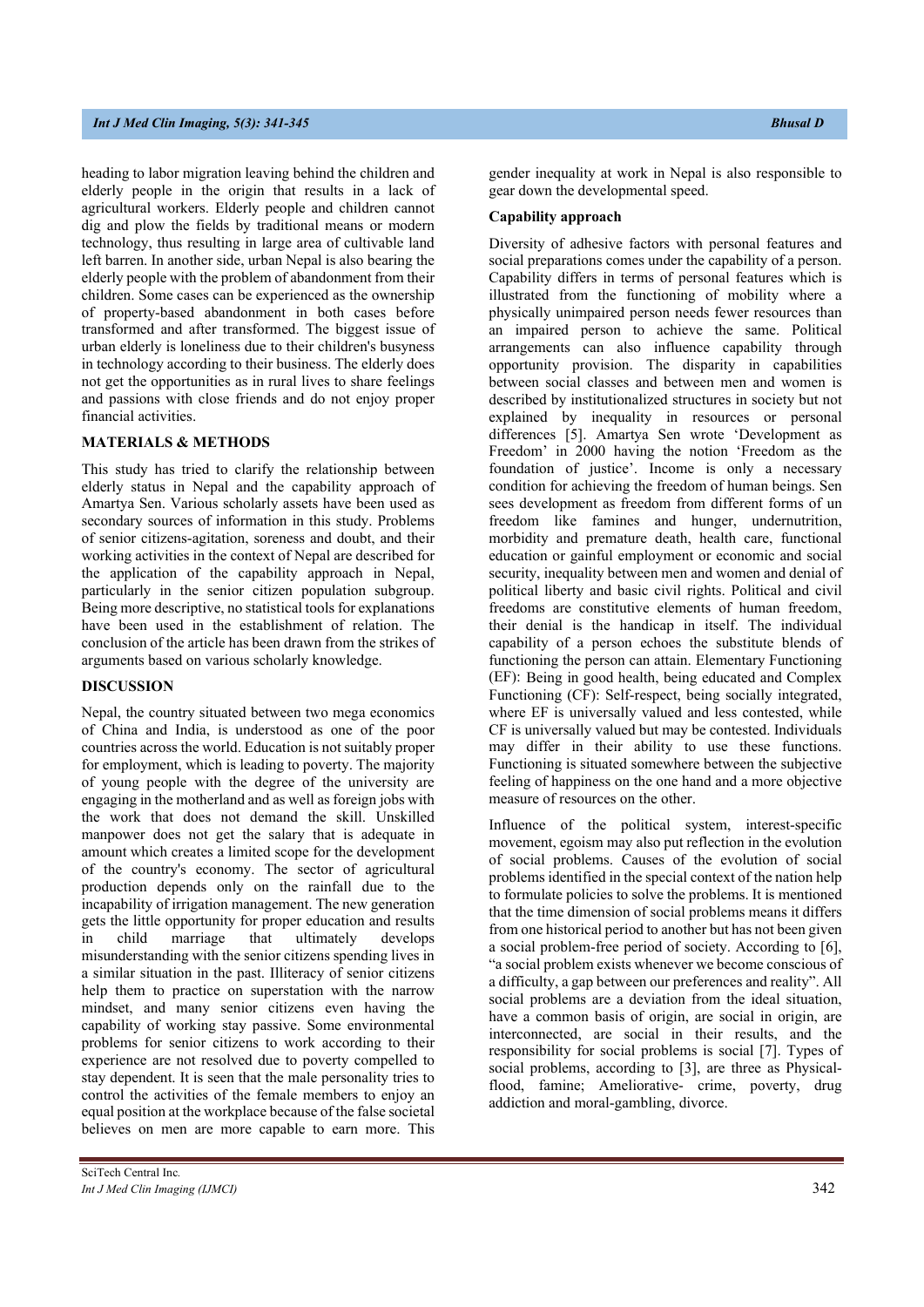#### **Income inequality in old age**

The quality of life of people of any age group in terms of functioning can differ even if they have equal access to opportunities or resources. Unequal distribution of opportunities and desirable life outcomes and the distribution among individuals/groups posits the social inequalities where good health, happiness, educational success, or material possessions are desirable life outcomes and access to power and the life-chances facilitating to attain the life-outcomes are opportunities [8]. Exclusion from prosperity, resources and decent work are causes of economic inequalities that exist both between older persons and other people and among older persons themselves. Older persons engage in work in three kinds, first: till their ability remains to work, second: till the legal retirement age to work, and third: rely on family support and/or pension [9].

Economist [10] examines the factors in the process of industrialization that tends to counteract the concentration of savings in the hands of the wealthy. He finds five specifications answering, 'Does inequality in the distribution of income increase or decrease in the course of a country's economic growth?'. First, the units for which incomes are recorded and grouped should be familyexpenditure units; second, the distribution should be complete; third, if possible, we should segregate the units; fourth, income should be defined as it is now for national income; and fifth, the units should be grouped by material levels of income, free of cyclical and other transient disturbances. Income distribution in the underdeveloped countries is somewhat more unequal than in the developed countries during the period after the second world war. The lack of proper investment in education by the poor country like Nepal is the main factor behind inequality. Education, in every country, helps to promote equal opportunity for all from an early age.

### **Empowerment debate about elderly people**

We have listened to time-and-again the expression of elderly people that the time has come to have some external help because of weakened muscle power struggling to preserve progressive continuity of careers. Most of the scholarly works on elderly people posit a dependency approach due to which they are interpreted as a problem, but our cultural ethic does not permit us to look at them in isolation except a few unethical exceptions. We can see on the one way the promoting activities of dependency of elderly people from professionals, voluntary workers, friends and kin in the society, and on the other elderly people are striving to retain control over their own lives, to maintain their independence, to solve their problems, to make choices for themselves. This power struggle or contradiction cannot be resolved but can be mitigated through recognition of the problem and the interaction between the elderly person, and service and care provider.

The degree of elderly people enabling the practice to make them feel independence seems likely to promote happiness which ultimately reflects in both good health and longevity of elderly people [11]. Qualifying senior citizens to live longer independently in their households should be one important goal of society besides the government.

The lifestyle of the elderly determined by the lack of proper dietary fiber in the Nepalese diet, individual's image, role model and physical constraint presents the elderly weaker status in Nepal. Normally elderly are recognized traditionally as fragile instead of resource in the wider thought of the society. So, there is paucity of information on the economic aspects of elderly people in Nepal. It needs to mention that search of employment for senior citizens to engage in economic activities does not mean to hamper the younger generations' employment opportunities. Senior citizens are those human beings full of experience, skill and knowledge, they must be utilized creating a suitable work environment to earn money because Sen says income is only a required condition for attaining freedom of human beings. Intergenerational solidarity is essential to mitigate the gap, cause of familial conflict, generated between the younger generation having ambitions of modernization and the older generation wanting to continue traditional norms and values [12].

#### **Status of Elderly People in Nepal**

Legal and moral obligation to provide care and support to their parents is one of the most important familial responsibilities of the son in the Nepali tradition. Eroding respect towards senior citizens and leaving parents alone by the younger generation to grasp the employment opportunities far from their home, made the elderly living alone with loneliness, depression, like psychological problems. Modernization has created fault in familial relationships along with facilities easing the lives between the younger generation and elderly that would be a result of interest or compulsion.

According to a study [13] in Kathmandu, the effect of neglecting families regarding elderly living in institutional setting can be seen that they face more psychological problems and are not able to cope with the problems effectively than the elderly in-home setting. It shows the need for encouragement to keep them in work activities to get rid of psychological distress. The caring of the elderly instead of social isolation is not only the caring but also the meaningful generational learning step to teach the new generation not to misbehave with senior citizens. A large number of elderly people with poor nutritional status are living in rural areas in Nepal are habitually active and productive in their proceeding years engaging in childcare, cattle herding, handicrafts and the like are vulnerable to exacerbate chronic and acute diseases along with degenerative illnesses linked with aging [14]. Old age itself is not the problem but it would be a problem when the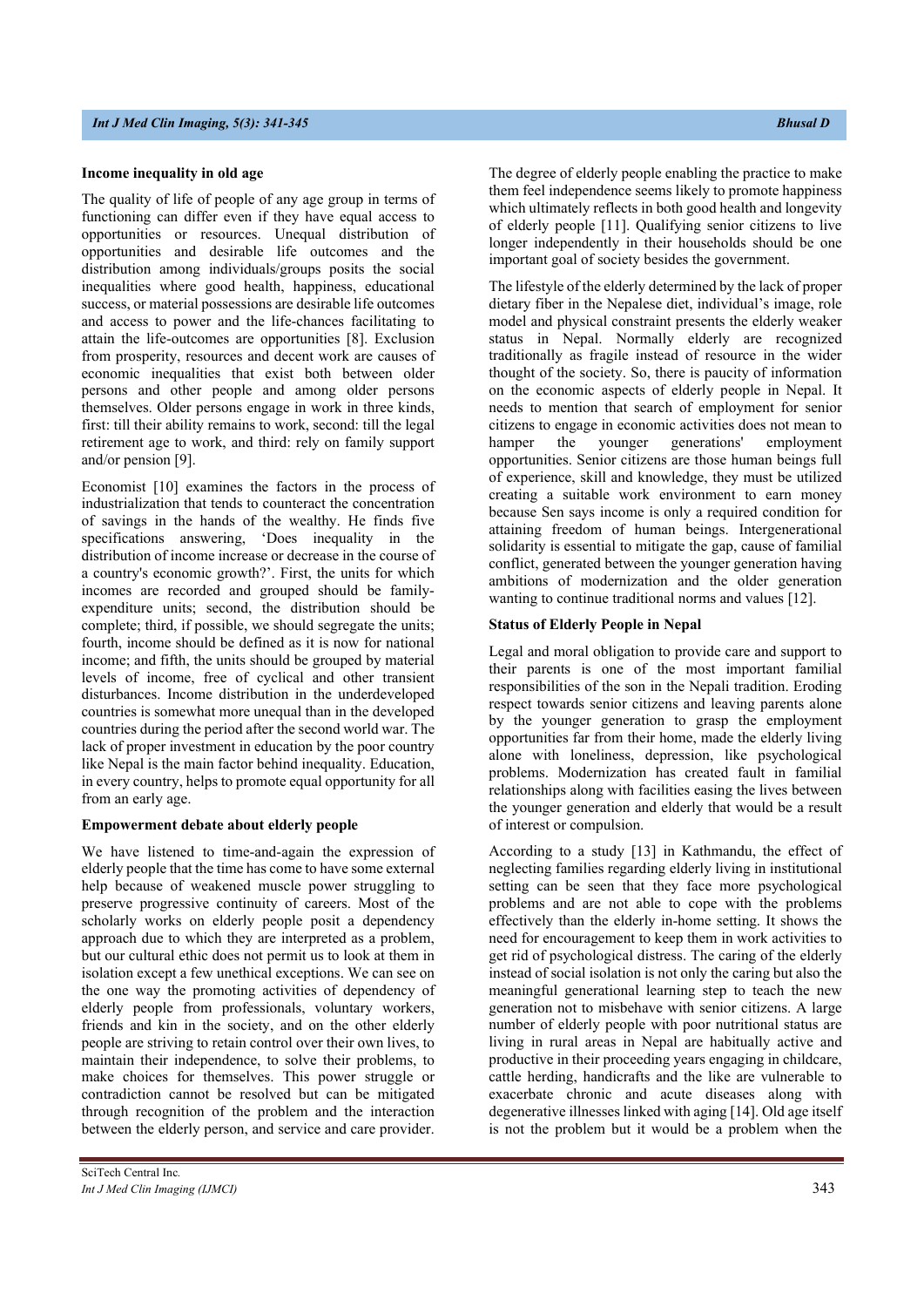noticeable physical and mental changes come with the age and make the elderly unable to do their work for their own need [15].

Constitution, development plans, senior citizens act and policy acknowledge the senior citizens about their rights and the responsibility of younger to care and respect them, but the weakness in the part of implementation is always carrying a question for a long time in the history of Nepal whether or not they have come as a result of proper recognition of age structure transition as such [16]. The realization of opportunities and facilities to cope with the challenges should be the prime concern of policy tuning to play in age structure transitions to contribute to sustainable social and economic development.

#### **CONCLUSION**

Income distribution in underdeveloped countries is somewhat more unequal than in developed countries. The direction of improvement of society from traditional to the age of high mass consumption has been experienced in the world [17]. The culture of poverty is not just a matter of deprivation or disorganization, but also a term signifying the absence of something [18]. Economic expansion of a country applies the condition for another economy to develop is the situation to which the dependence is exposed [19].

Drug abuse, alcoholism, terrorism, poverty, unemployment and crime seeming as an individual but affect the society at a large proportion. These problems result in deviation from the ideal situation of society and hence are recognized as social problems. The information base of the Capability Approach of Amartya Sen is elementary and complex functioning that says the proper identification of types and characteristics of social problems and measurement of the degree of injustice are primary essentials to alter the adverse situation into favorable. The behavior of senior citizens in society may be social problems if their problems' identification could not be done primarily. The economic dependence of elderly people with traditional behavior in modern society in Nepal can be identified as a social problem due to the result of a culture of poverty which signifies the 'absence of something' that verifies the theme of the Capability Approach-income is only a required condition for attaining freedom of human beings. The demand for justice increases with the raising of consciousness of people on the social problems. Without understanding the social problems, the need for social justice cannot be experienced. Without experiencing the need for social justice, no ideas run towards the resolution of the problems. Without generating the ideas or foundation of justice, no steps pace towards the eradication of injustice from society. Hunger, undernutrition, morbidity, health care, functional education, and premature death like unfreedoms demand the resolution from effective implementation of policies developed at the

national level in Nepal. Poverty decorated with unemployment associated with the education system guided in the theoretical realm is a real challenge for development as freedom. The absence of an age-specific environment to work in the context of Nepal particularly for the senior citizens traditionally alleged as a dependent group is the main reason contradicting the Capability Approach seeing freedom as the foundation of justice.

#### **REFERENCES**

- 1. Seidman S (2004) Contested knowledge: Social theory today. UK : Blackwell Publishing.
- 2. Fisk J (1993) Design for the elderly : A biological perspective. Appl Ergon 24(1) : 47-50.
- 3. Fuller, Richard C, Myers RR (1941) The natural history of a social problem. Am Sociol Review 6 : 320- 329.
- 4. Subedi G (2010) Population and social justice : Concepts, theories and empirical evidence. Kathmandu: Kriti Prakashan.
- 5. Verkerk MA, Busschbach JJV, Karssing ED (2001) Health-related quality of life research and the capability approach of Amartya Sen. Quality Life Res  $10(1)$ : 49-55.
- 6. Carr L J (1955) Analytical Sociology: Social situations and social problems. New York : Harper.
- 7. Ahuja R (2004) Social problems in India. Available online at : http://search.ebscohost.com/login.aspx?direct=true& db=sih&AN=SN131970&site=ehost-live
- 8. Carter PL, Reardon SF (2014) Inequality matters. New York, NY : William T. Grant Foundation.
- 9. UNDESA (2015) Economic inequalities in old age. United Nations : Department of Economic and Social Affairs program on aging.
- 10. Kuznets S (1955) Economic growth and Income Inequality. Am Econ Rev 45(1) : 1-28.
- 11. Lloyd P (1991) The empowerment of elderly people. J Aging Stud 5(2) : 125-135.
- 12. Yadav RK (2012) The aging population in Nepal: Challenges and management. Acad Voices 2 : 48-53.
- 13. Singh R, Singh B, Lall BS, Jain V (2013) Psychosocial problems: An issue among the elderly in Kathmandu, Nepal. Int J Health Sci Res 3(5) : 48-53.
- 14. Adhikari S (2013) Health, nutrition and care for senior citizens of Nepal in the twenty-first century. J Health Allied Sci 3(1) : 73-75.